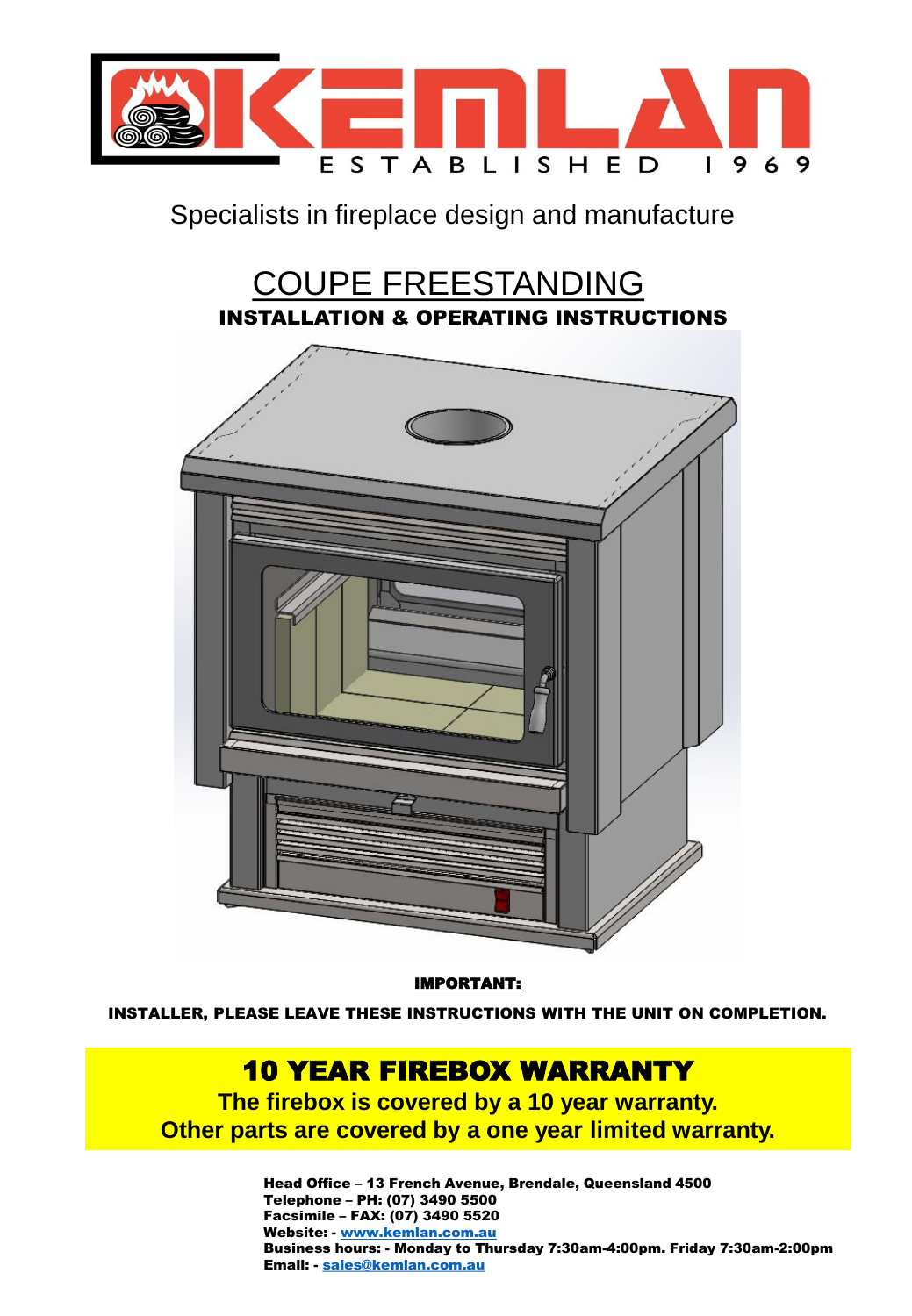# DIMENSIONS FREESTANDING UNIT



| <b>MEASUREMENTS</b> | 690 | 615 | $\overline{\phantom{a}}$<br>ر ، | 720<br>__ | <b>FIT</b><br><u>.</u> | 645 | $1 - 2$<br>ᆠᆦ |
|---------------------|-----|-----|---------------------------------|-----------|------------------------|-----|---------------|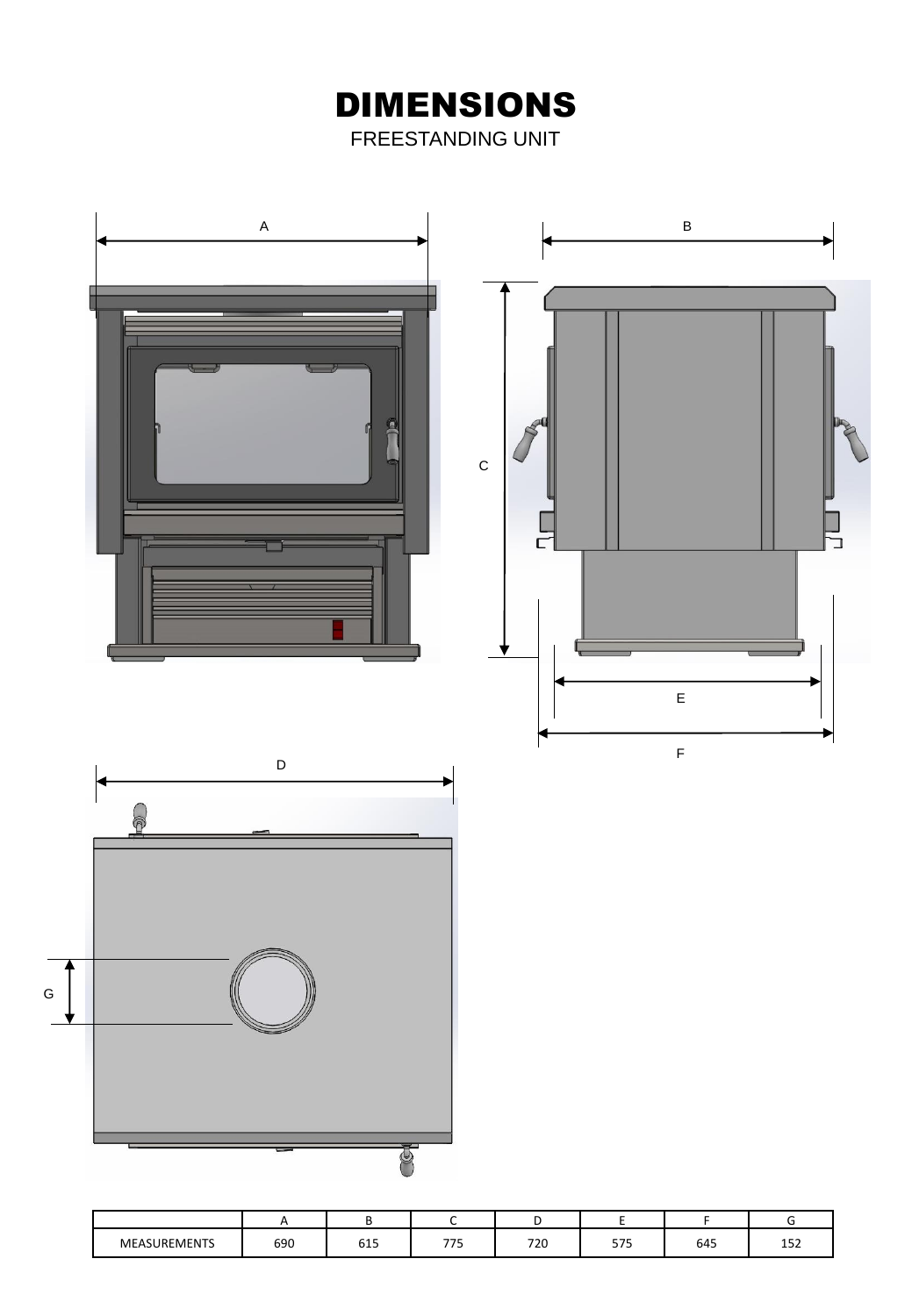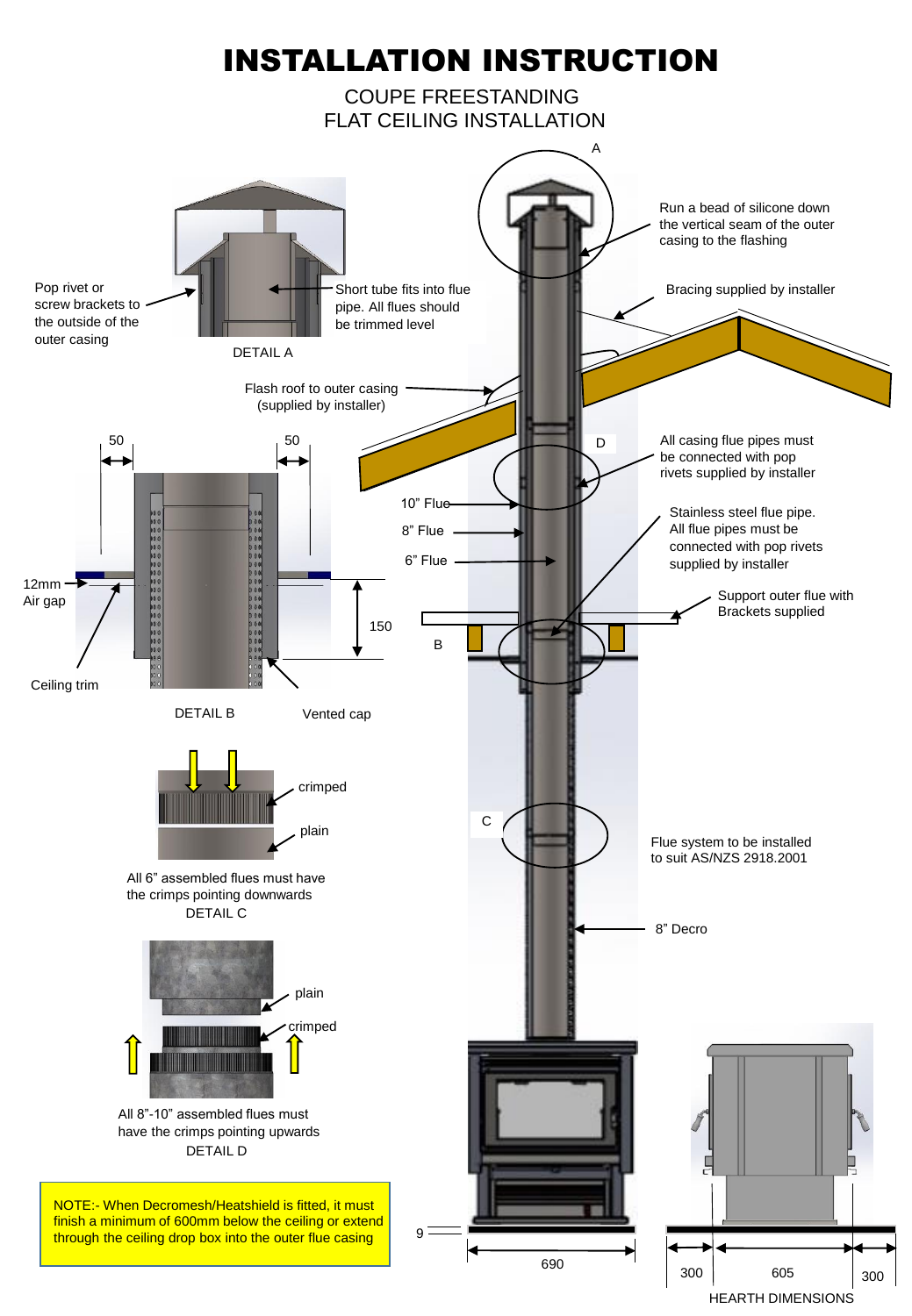# INSTALLATION INSTRUCTION

COUPE FREESTANDING RAKED CEILING INSTALLATION

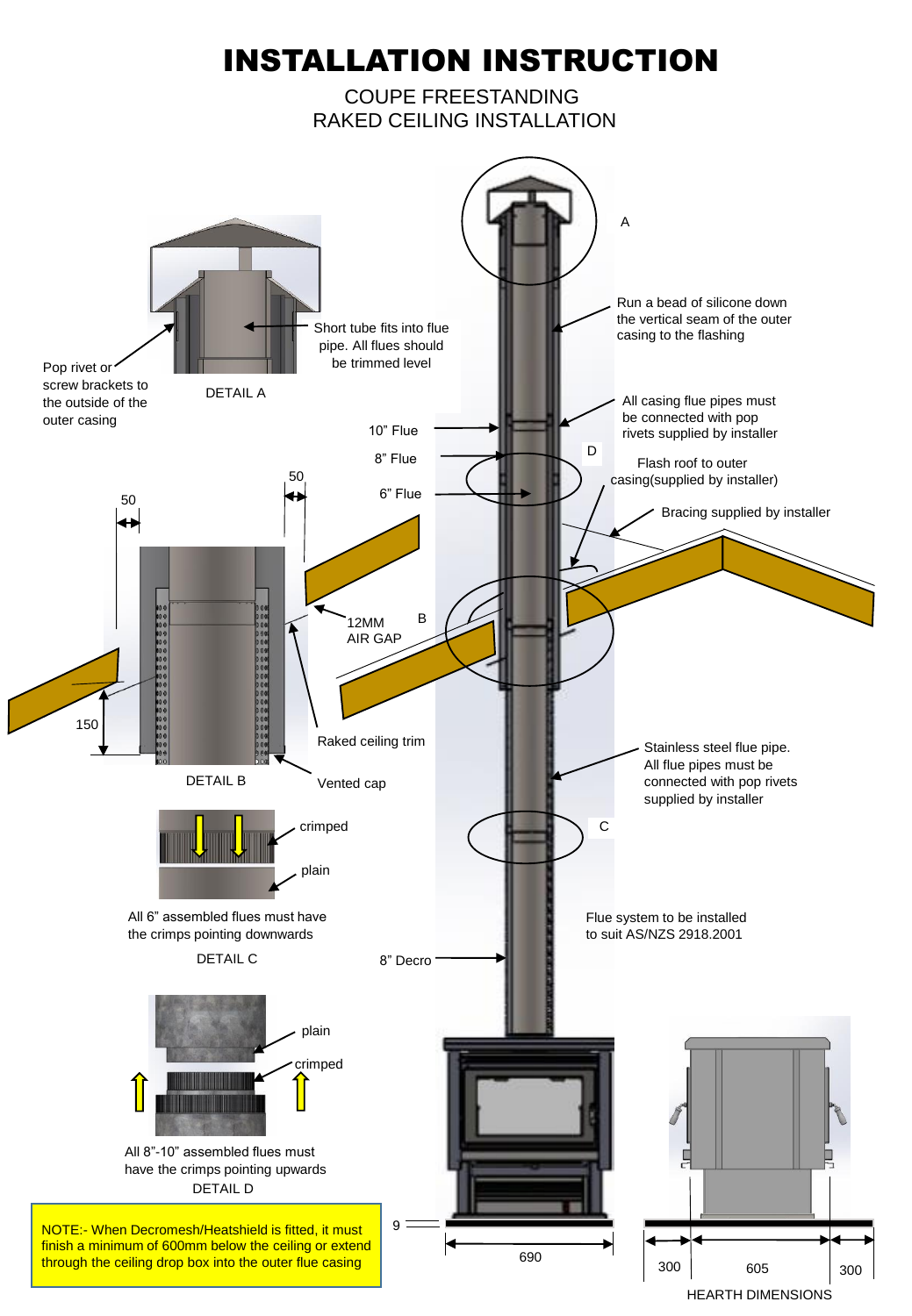# **INSTALLATION INSTRUCTIONS MINIMUM HEIGHT OF FLUE SYSTEM EXIT INSTALLATION TO COMPLY WITH AS/NZS 2918**

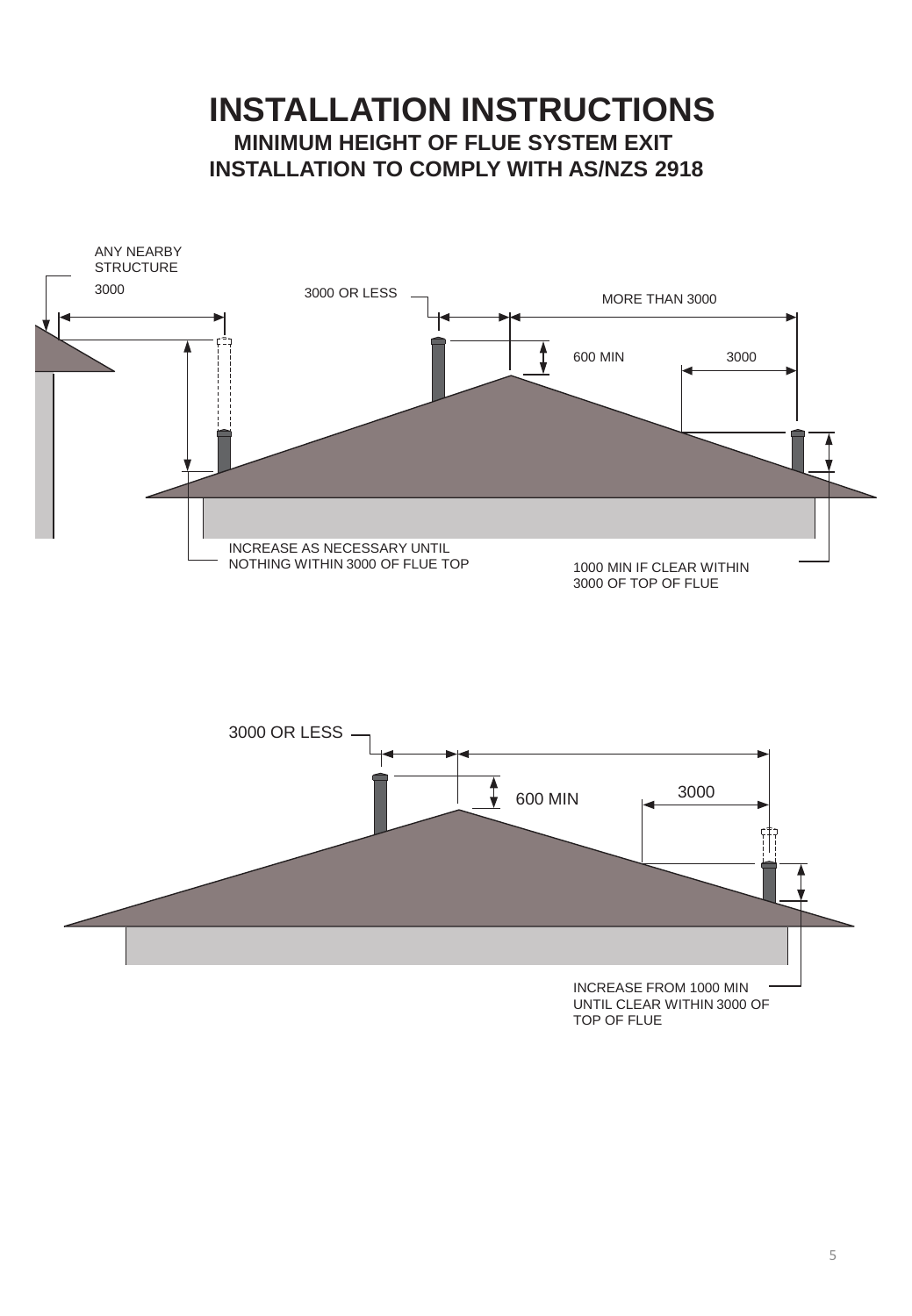# **ABOUT CURING**

Your stove has been painted with the highest quality silicone stove paint and has special break-in procedures to cure it with heat and make it hard.

### **VENTILATE WELL**

Ventilate the house during the first three times the stove is used. The paint on the stove will give off smoke heavy with carbon dioxide and has an odor. Without adequate ventilation, concentrations of smoke could irritate, or be upsetting, so open doors and windows and use a fan if necessary. After these initial burns the paint will be cured and there should be no more smoke.

### **DON'T TOUCH DURING CURING**

Don't touch the surface. It will be soft and gummy during this paint curing phase. Once cured, it will not be soft again.

### **CURE WITH 3 FIRES**

Most stoves cure with 3 burns. The first two (2) should be 250°F for 20 minutes, or about half a normal fire. Let the stove cool down between burns. The last fire should be 500°F to 700°F for at least 45 minutes. The point being, cure slowly without a hot fire.

Stoves with cooler surface temperature and those that have been painted with another colour before, will take longer to cure.

Curing can usually be observed by the effect of the paint turning flat as the heat radiates out from hotter parts of the stove.

**So remember...**

- •**Ventilate well**
- •**Do not touch during curing**
- •**Cure with 3 fires**
- •**Call your dealer for any questions**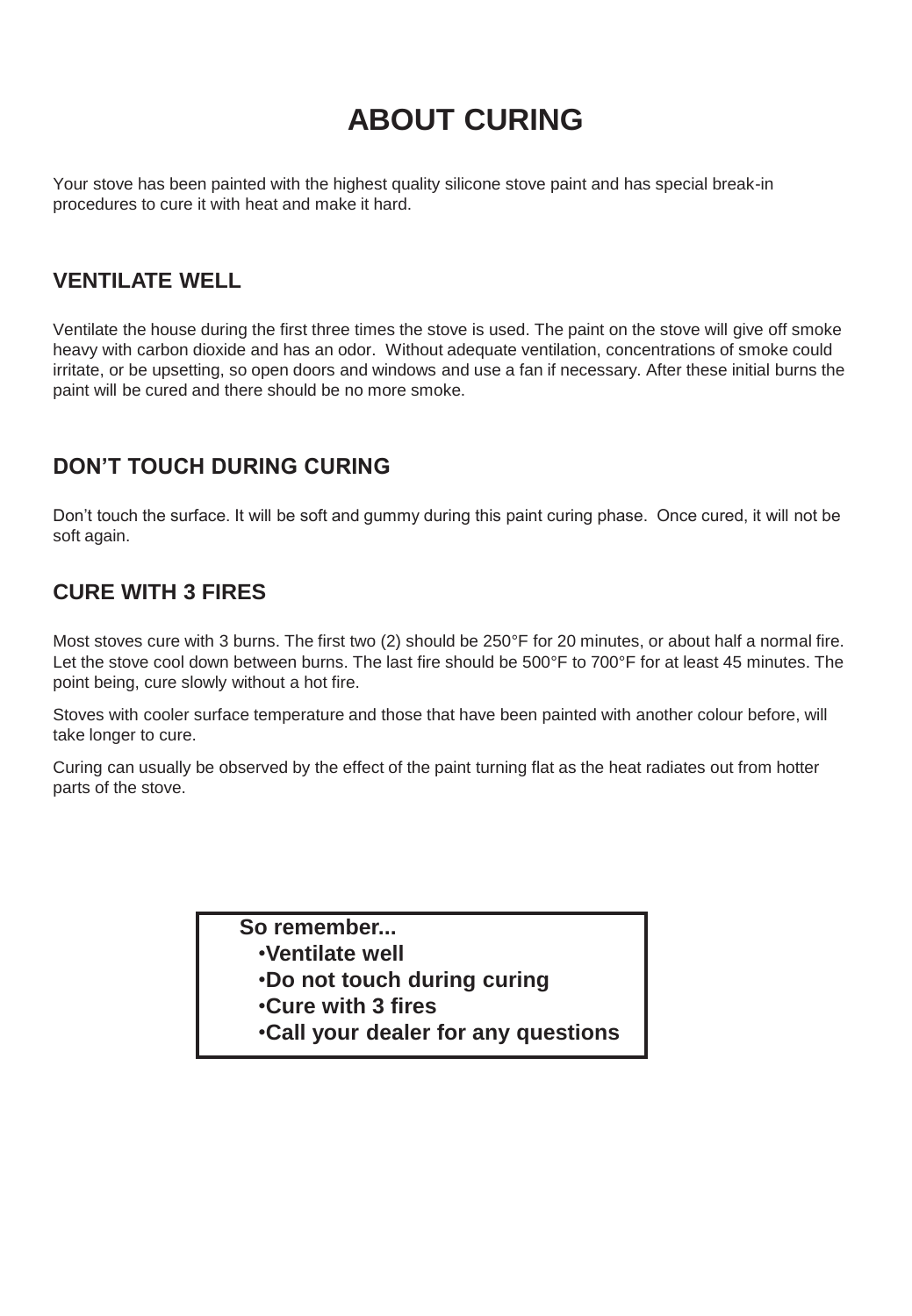# **NATIONAL Certificate of Compliance For Solid Fuel Heaters**

This is to certify that the appliance stated on this Certificate has a particulate Emission Factor not greater than the maximum allowable when tested to the appropriate Standard.

# Valid to: 2 December 2018

**Make Model Type** 

Category **Test Laboratory Fuel Type Standards** 

| <b>KEMLAN</b><br>___________________ |
|--------------------------------------|
| <b>COUPE SERIES II</b>               |
| <b>DOUBLE SIDED</b>                  |
| <b>FREESTANDING</b>                  |
| <b>Slow Combustion Heater</b>        |
| <b>HRL Technology</b>                |
| <b>HARDWOOD</b>                      |
| <b>AS/NZS 4013:2014</b>              |
| <b>AS/NZS 4012:2014</b>              |

**ISSUED BY:** 



## **AUSTRALIAN HOME HEATING ASSOCIATION** Inc.

**CERTIFICATE No: DATE**  $2/12/15$ H940/1215

Certification has been issued to Kemlan Industries 13 French Avenue, Brendale QLD 4500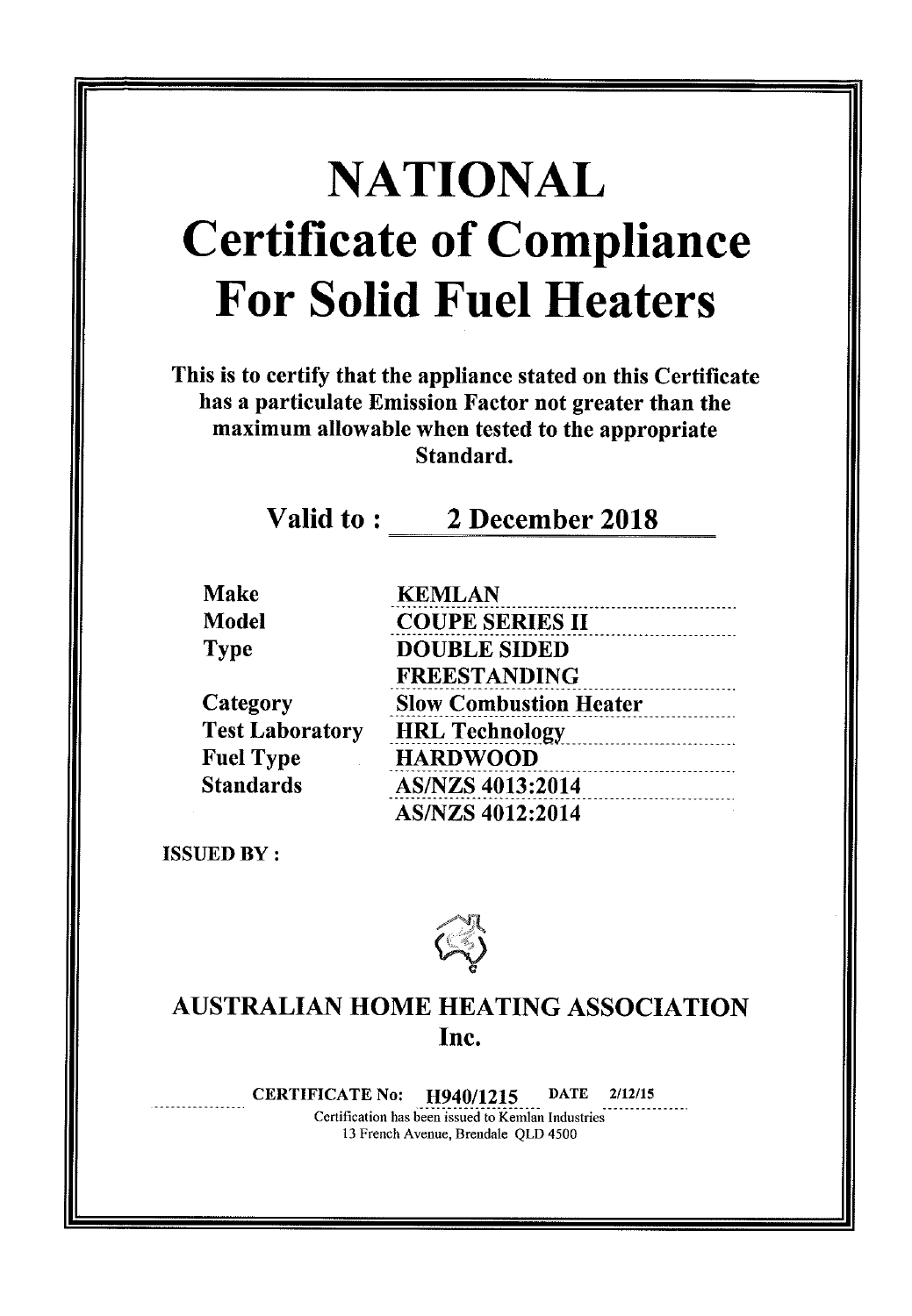# **INSTRUCTIONS FOR OPERATING YOUR KEMLAN SLOW COMBUSTION WOOD BURNING HEATER**

- 1. Open the air inlet fully by sliding the air inlet control to high.
- 2. Crumple at least three double pages of newspaper into loose balls and place them into the centre of the firebox.

Cross lay at least 15 to 20 pieces of kindling on top of the paper – if pine is used, the size should vary from the thickness of a pencil to that of a knife handle – if hardwood is used split it even smaller.

3. Light the paper and close the door.

Once the kindling is well alight, add a few pieces of slightly larger hardwood, split to approximately 25mm x 50mm (2" x 1").

4. Close the door and leave the air inlet control on high. When the hardwood is well alight (usually 5 to10minutes) and coals are starting to form, larger pieces of hardwood may be added – five or six pieces the equivalent of 50mm x 50mm (2" x 2") is ideal.

The object is to create a fiercely burning fire of reasonable small hardwood, which will quickly produce a good bed of glowing coals on the floor of the firebox. This will take from 20 to 40 minutes depending on the quality of the firewood.

5 Larger pieces of hardwood may now be added. Half fill the firebox and leave the air inlet control on high until the wood is well alight then close the control approximately a third of its travel.

Usually about one hour after lighting, the air inlet control can be further shut down to achieve the desired heat output.

When adding new firewood it is desirable to fully open the air inlet for approximately 10 to 15 minutes until the new pieces are burning well, then it may be returned to its desired setting.

6. To set the fire for overnight burn – two-thirds fill the firebox with hardwood and fully open the air inlet.

Once the fire is burning well, the air inlet control should be shut down approximately three-quarters of its travel. Setting the air inlet control may be varied to suit your particular requirements and the quality and size of your firewood.

Remember wet or green wood may cause a dramatic reduction in the heat output of your heater (refer to "Operating Hints" for more details).

- 7. Have the flue inspected at least once every 12 months as it may require cleaning.
- 8. Clean out excess ash from the floor of the firebox when required. Do not remove all the ash and in particular leave any pieces of charcoal in the heater as they are good fuel.
- 9. If the glass door in your heater becomes dirty, your firewood is either green, wet or both. You may be closing the air inlet down too soon after lighting or after adding new firewood.

To clean the glass, simply use some of the white ash in the firebox. Apply it with a damp cloth in a circular motion. Remove residue with a clean cloth or paper. Do not clean the glass when the heater is operating.

10. To clean the painted surface, simply dust with a soft duster and wipe over with a damp cotton cloth. Only clean when the heater is cool.

#### **IMPORTANT:**

**UNDER NO CIRCUMSTANCES SHOULD ANY SOLVENTS SUCH AS METHYLATED SPIRITS, PETROL, MINERAL TURPENTINE ETC BE ALLOWED TO COME IN CONTACT WITH THE PAINTED SURFACE OF THE HEATER AS DAMAGE TO THE FINISH WILL RESULT. IF AN ACCIDENT DOES OCCUR, SPRAY CAN PAINT IS AVAILABLE FROM YOUR NEAREST KEMLAN DEALER.**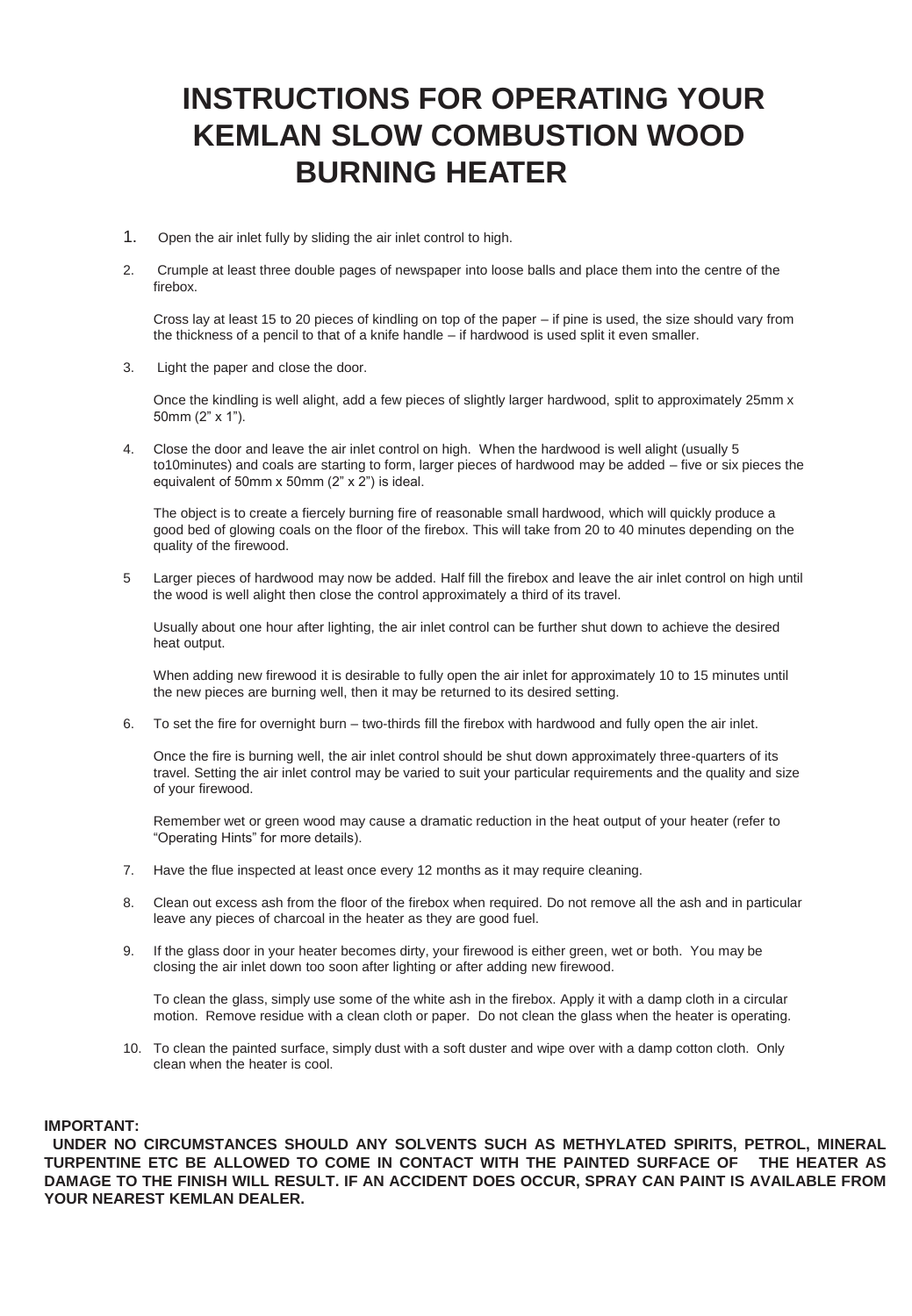#### **OPERATING HINTS**

To get the best from your Kemlan heater it is essential that you use good firewood, and use it correctly Many people do not understand the principle of using a wood burning appliance and we suggest that it will be worth your while to study the following extract from a well known American publication.

#### **PRINCIPLES OF COMBUSTION: HOW WOOD BURNS**

Technically, wood does not burn. What burns is the volatiles and charcoal that are created. That is why wood will not catch on fire immediately when you put a match to it; it has to first undergo the chemical changes that create the volatiles, and a match does not create enough heat to activate the process. As kindling and paper evaporate the moisture in the wood, the wood absorbs heat. At a certain point, gases are given off and when these volatiles reach 480 degrees F, or the "Flash point", as it is called, they will burst into flame if sufficient oxygen is present. The volatiles give off more heat than does charcoal, which is why a fire with flames (which burn the volatiles) produces more heat than one that is all charcoal.

Since the volatiles are gases and since heat rises, taking the gases with it, it is very easy to create a situation in which most of the volatiles go up the chimney almost as soon as they are produced. This is what happens with a roaring fire and, to a lesser extent, with an open fire. One of the reasons (but only one) that a freestanding wood stove produces more heat than an open fire is that the volatiles are contained within the firebox and are not so quickly dissipated up the chimney. A stove that is baffled is merely one that has interior construction design to keep the volatiles in the firebox longer; the longer they are in the firebox, the more completely they burn. The more completely they burn, the more heat is produced. It's that simple.

Since the flames burn the volatiles and produce heat, the ideal situation is the longest possible flame path. As soon as wood burners understand this, they tried to devise ways of making the flame path longer than in an ordinary open fire. Even though the role of oxygen in combustion was not under- stood in Ben Franklin's time, Franklin did realize the importance of more completely burned volatiles. His solution was to try to invent a downdraft stove

– one that sent the volatiles back down through the fire – but he never succeeded in getting it to work. A downdraft goes against the nature of volatiles, which is to rise. In more recent times, there have been some successful downdraft – or partial downdraft – stoves created and some of the fireplace stoves and units utilise this principle. Ideally, it would be best if the volatiles could be redirected down through the fire several times, until they were al- most totally consumed. This would not only make the maximum use of the heat potential of the wood; it would reduce creosote build-up to almost zero. Perhaps someday an ingenious inventor will design a unit that does this; so far no has been able to.

#### **MOISTURE AND COMBUSTION**

As we have seen, dry wood ignites faster and burns better – with higher heat production – than wet or green wood. The difference between the amount of heat produced by dry wood and green wood is so great that a dry softwood of good grade will produce more heat than green hardwood. Green white ash, for instance, is not as good a fuel as dry tamarack.

The reason for the superiority of dry wood is easy to understand. Heat cannot be produced until moisture has been driven off. Since even so-called seasoned dry wood contains approximately 20 percent moisture, it takes time for any fire to begin producing useable heat. Wet wood, which can have a moisture content of over 100 percent (due to the way moisture is measured), will take that much longer to produce heat. Meanwhile, the fire will produce smoke and creosote and very little heat. This was brought sharply to my attention when I installed my first wood heater. To my surprise and delight, I found it comfortably heated eight rooms, where I had expected to heat only two or three. After some time, when I had someone helping me run the fire, I suddenly noticed that the house was chilly. We added more wood and adjusted the draft controls, but nothing we did seemed to help. It finally occurred to me to check the woodpile. My friend had been getting green wood from a stack that was drying, instead of from the dry-wood stack. The difference the green wood made was so dramatic I will never forget it.

#### **HOW TO TEST WOOD FOR DRYNESS**

There are two easy ways for even a novice to spot dry wood. Dry wood tends to "check". Look at the log ends and you will see cracks radiating from the centre of the log. If the logs have been split, the cracks will be harder to find because wood tends to split along the cracks.

Another test for dry wood is the sound it makes when two logs are banged against each other. Green wood will make sort of a dull thud; dry wood makes a nice crisp, sharp sound. Once you have heard the two, you will remember the difference.

#### **FROM THE ABOVE EXTRACT SEVERAL FACTS BECOME APPARENT:**

- 1. It is vital that your firewood be dry and seasoned.
- 2. A good hot fire of kindling and smaller pieces of fuel must be established before adding larger logs.
- 3. The larger logs should be well alight before slowing down the combustion by adjusting the air intake.
- 4. A hot bed of coals needs to be maintained to ensure continued combustion in the firebox.

5. When new timber is added to the firebox the air control should be opened until the fuel is well alight before damping it down again. This will take from 10 to 20 minutes.

6. When setting the controls for overnight burn you will need to experiment with the settings to suit your particular type of fuel. Very dense hardwood requires more air to combust and over damping will result in charring and smoking causing the glass in the door to become dirty. The same will apply with fuel which is not fully seasoned or is not dry enough. Kemlan have followed a policy since 1969 of checking on all complaints about poor performance of their heaters and apart from a few instances of incorrect installation (mostly insufficient flue length) all problems have been directly related to incorrect operation and/or poor fuel. We know you will experience many years of satisfaction from your heater if you follow the above advice.